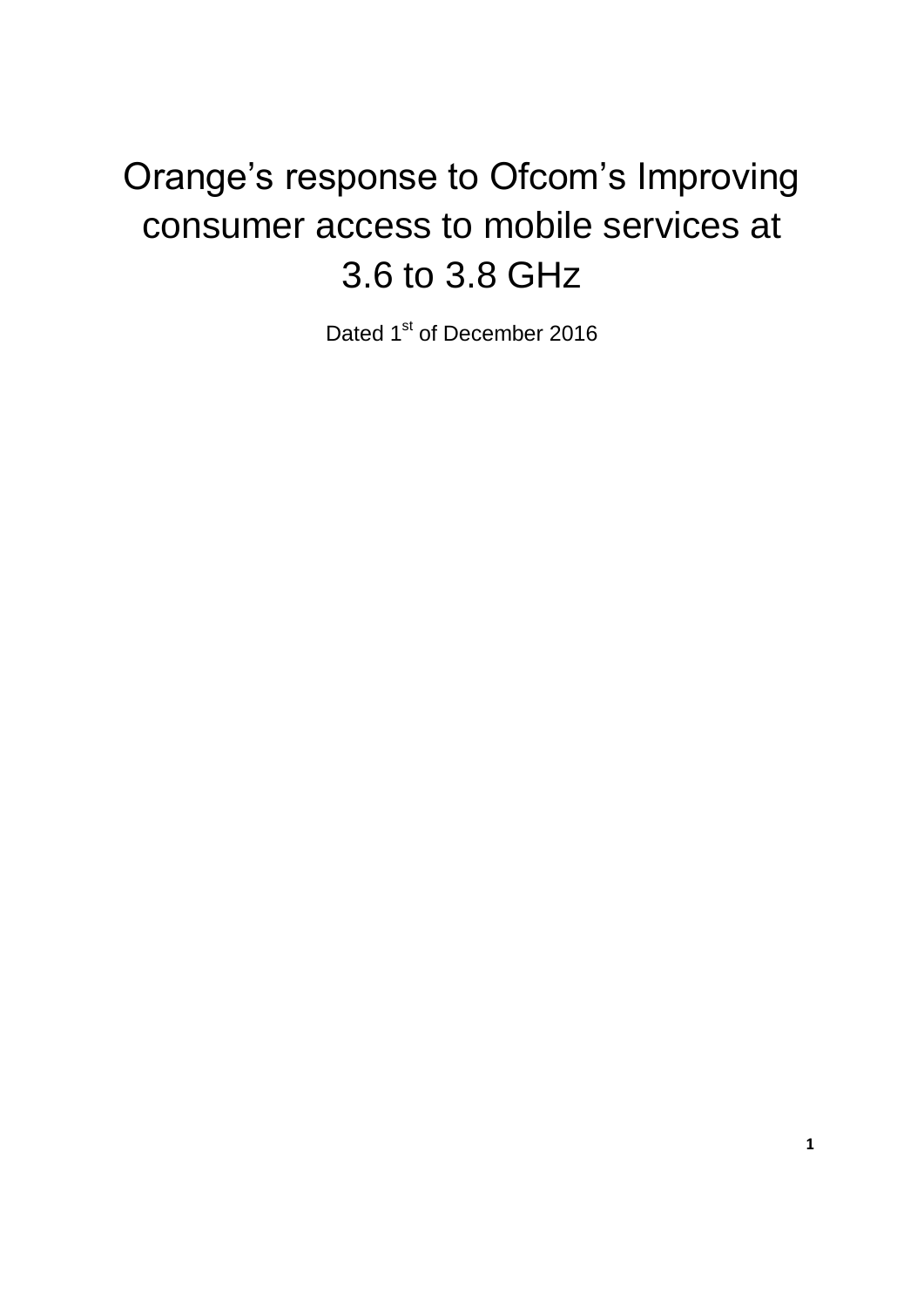*Question 1: Do you have any comments on the use of the 3.6 to 3.8 GHz band by existing services?*

Orange notes the limited use of the 3.6 to 3.8 GHz band, mostly by fixed satellite services (FSS). Orange believes that FSS can be serviced using other bands (e.g. Ku band) and that migration of the current users out of the band would be the most effective solution of enabling more efficient use of the band by mobile services.

*Question 2: Do you agree with our identification of a trend towards the use of mobile in the 3.6 to 3.8 GHz band?*

Orange agrees on the identification of a trend towards the use of mobile in the 3.6 to 3.8 GHz. Orange believes that both the 3.4-3.6GHz and 3.6-3.8GHz bands are essential for 5G deployment.

*Question 3: Do you agree with our high level proposal to make 116 MHz within the 3.6 to 3.8 GHz band available for mobile and 5G services, bearing in mind our statutory duties and the high level trends we have identified?*

Orange believes that the full 200MHz within the bands should be made available for mobile services .

*Question 4: Do you agree with our general approach regarding spectrum currently licensed to UK Broadband?*

Orange agrees on the general approach proposed regarding the spectrum holding licensed to UK broadband. Ideally, the band needs to allow sufficient contiguous spectrum so that services benefit from access to large bandwidths.

*Question 5: Do you agree with our assumptions, methodology, and conclusions with regards to potential coexistence between mobile and existing fixed links and satellite earth stations? Please refer to annex 5 for further details.*

We agree on the basic assumptions, methodology and conclusion with regards to potential coexistence between the different services occupying the band. However, Orange believes that the the band should be fully cleared in order to prioritize mobile services in order to maximise the potential that 5G could deliver using this spectrum and to fully remove any interference issue that might arise.

*Question 6: Do you have a view on any of the two options we identified?*

Orange sees Option B, removing the existing users, as a better solution in terms of spectrum management and to fully deliver the potential that 5G networks could offer. Retaining existing services in the band would limit the service experience that could be delivered by a 5G deployment.

*Question 7: Do you have any quantitative evidence on the costs and benefits associated with the options? This include costs for existing users and/or consumers of existing services associated with potential changes, and benefits to UK consumers in gaining access to mobile services in this band.*